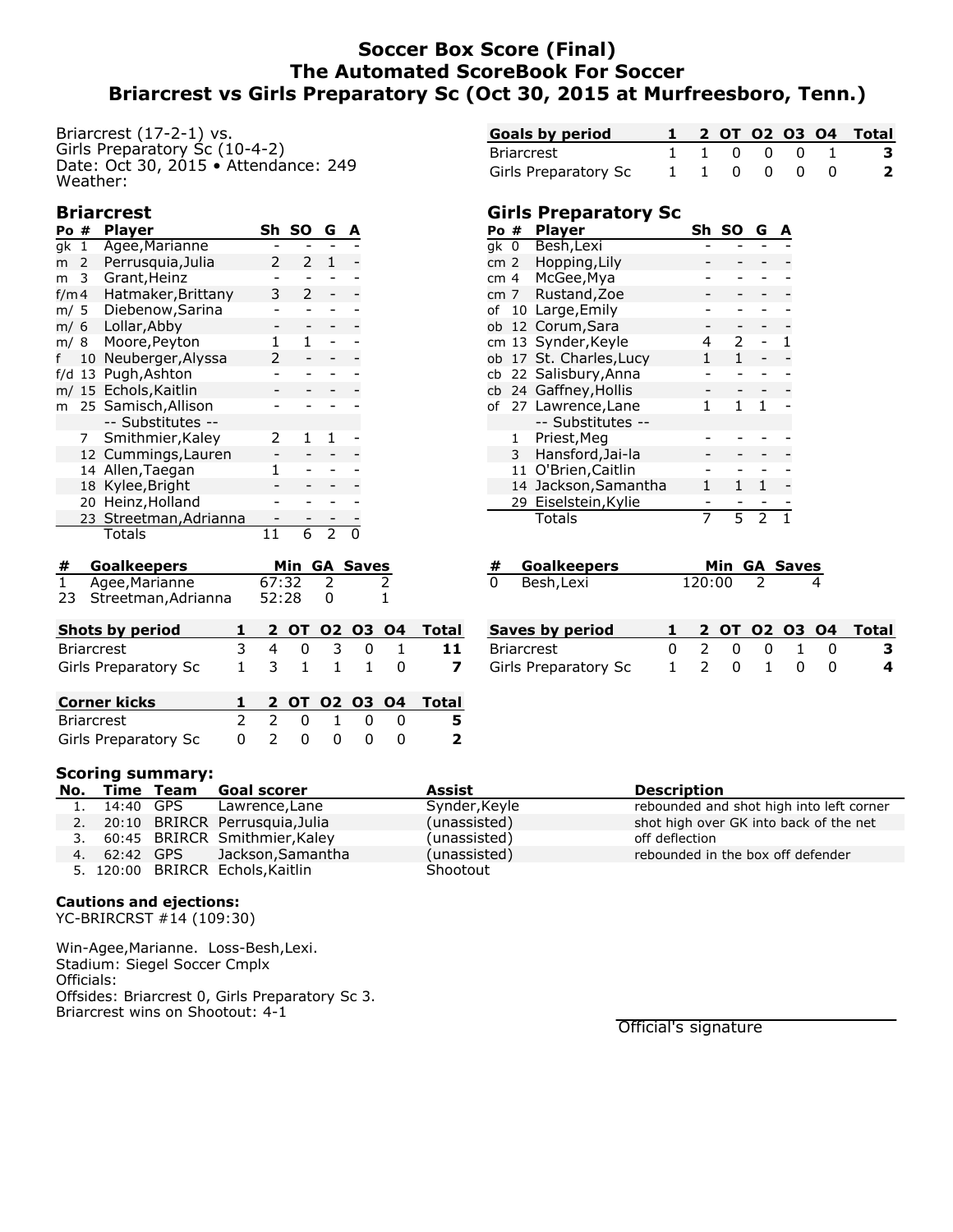# **Soccer Box Score (Final) The Automated ScoreBook For Soccer Briarcrest vs Girls Preparatory Sc (Oct 30, 2015 at Murfreesboro, Tenn.)**

SHOOTOUT RESULTS: Briarcrest: 10/Y 4/Y 25/Y 15/GWG Girls Preparatory Sc: 2/N 27/N 11/Y Briarcrest wins shootout 3-1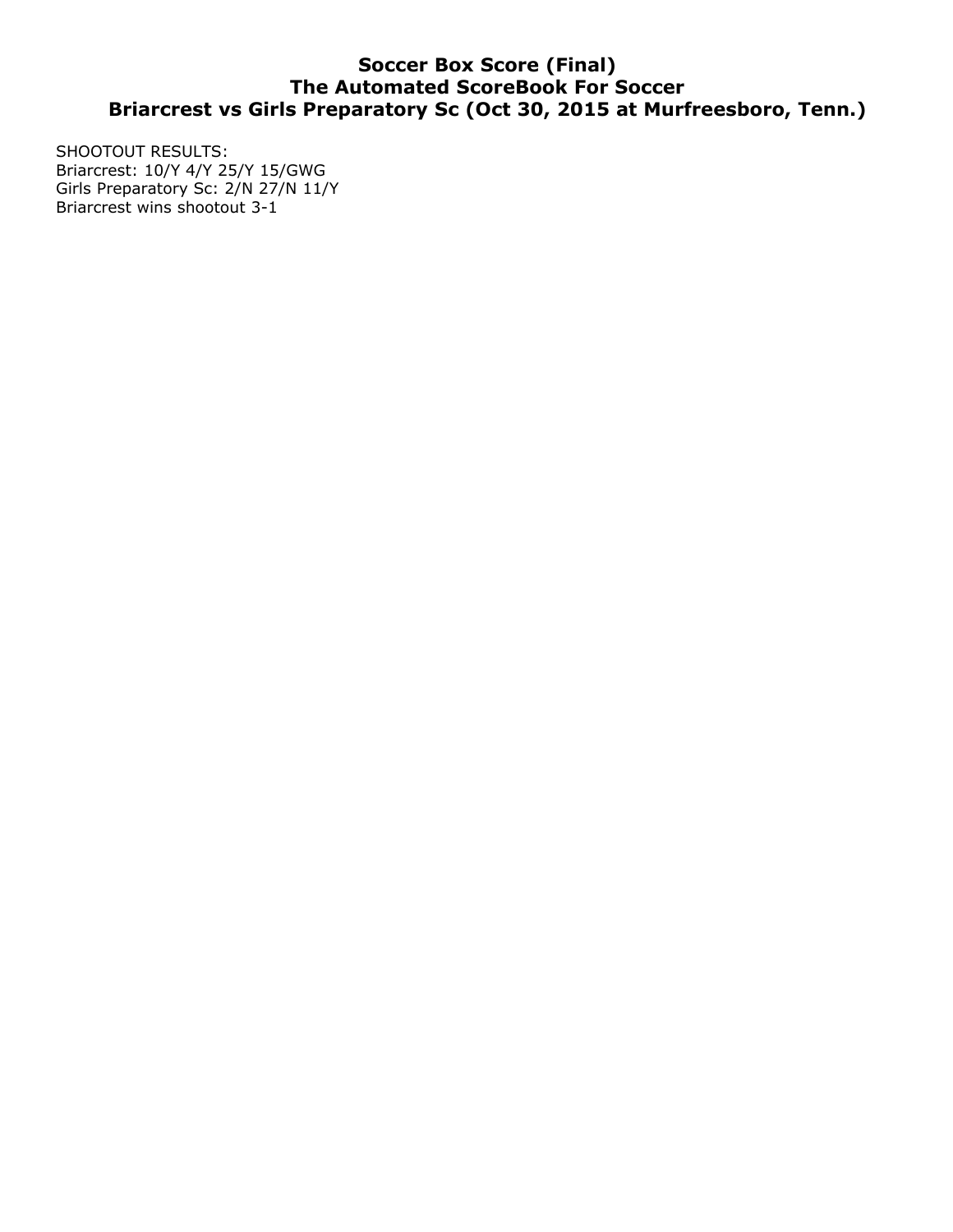## **Play-by-Play Summary (1st period) Briarcrest vs Girls Preparatory Sc (Oct 30, 2015 at Murfreesboro, Tenn.)**

#### **Briarcrest Starters:**

- GK 1 Agee,Marianne M 3 Grant,Heinz
- 
- F/M 4 Hatmaker, Brittany<br>F 10 Neuberger, Alyssa F 10 Neuberger,Alyssa
- M 25 Samisch,Allison
- M/D 15 Echols,Kaitlin
- M/D 6 Lollar,Abby
- M/D 5 Diebenow,Sarina
- M/D 8 Moore,Peyton
- F/D 13 Pugh,Ashton
- M 2 Perrusquia,Julia

### **Girls Preparatory Sc Starters:**

- GK 0 Besh,Lexi CB 24 Gaffney,Hollis CM 2 Hopping,Lily OF 10 Large, Emily<br>OF 27 Lawrence, La OF 27 Lawrence, Lane<br>CM 4 McGee, Mya CM 4 McGee,Mya CM 7 Rustand,Zoe OB 17 St. Charles, Lucy CM 13 Synder,Keyle OB 12 Corum,Sara CB 22 Salisbury,Anna
- 00:00 Agee,Marianne at goalie for Briarcrest.
- 00:00 Besh,Lexi at goalie for Girls Preparatory Sc.
- 02:00 Offside against Girls Preparatory Sc.
- Foul on Briarcrest.
- 05:33 Offside against Girls Preparatory Sc.
- 09:50 BRIRCRST substitution: Heinz,Holland for Grant,Heinz. Foul on Briarcrest. Foul on Briarcrest. Foul on Briarcrest.
- 14:40 GOAL by GPS Lawrence, Lane (FIRST GOAL), Assist by Synder, Keyle.

### **BRIARCREST 0, GIRLS PREPARATORY SC 1**

\*rebounded and shot high into left corner

- 14:40 BRIRCRST substitution: Smithmier,Kaley for Lollar,Abby.
- 14:40 BRIRCRST substitution: Allen,Taegan for Samisch,Allison. Foul on Girls Preparatory Sc.
- 20:10 GOAL by BRIRCRST Perrusquia,Julia.

## **BRIARCREST 1, GIRLS PREPARATORY SC 1**

\*shot high over GK into back of the net

- 20:10 GPS substitution: Jackson,Samantha for Large,Emily.
- 21:34 Corner kick by BRIRCRST Allen,Taegan [21:34].
- 23:59 BRIRCRST substitution: Kylee,Bright for Heinz,Holland.
- 23:59 GPS substitution: Hansford,Jai-la for Hopping,Lily.
- 23:59 GPS substitution: Eiselstein,Kylie for Lawrence,Lane. Foul on Girls Preparatory Sc.
- 28:06 Shot by BRIRCRST Moore,Peyton, SAVE Besh,Lexi.
- 30:22 Shot by BRIRCRST Hatmaker,Brittany HIGH.
- 30:38 GPS substitution: Lawrence,Lane for Eiselstein,Kylie.
- 30:38 GPS substitution: Large,Emily for Jackson,Samantha.
- 30:38 GPS substitution: Hopping,Lily for Hansford,Jai-la.
- 31:48 Corner kick by BRIRCRST Allen,Taegan [31:48].
- 36:01 BRIRCRST substitution: Cummings,Lauren for Perrusquia,Julia.
- 37:02 GPS substitution: Priest,Meg for Large,Emily. Foul on Briarcrest.
- 40:00 End of period [40:00].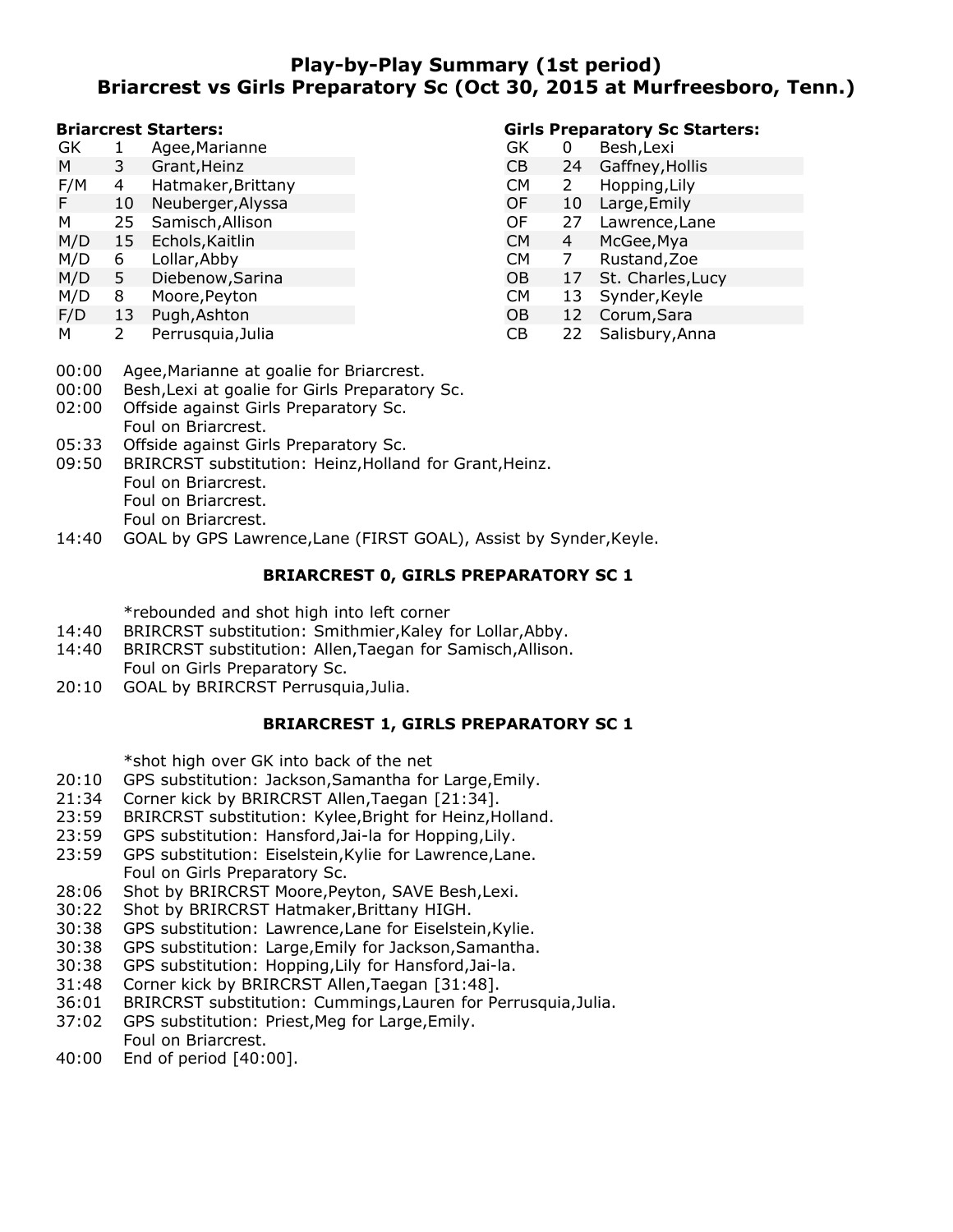## **Play-by-Play Summary (2nd period) Briarcrest vs Girls Preparatory Sc (Oct 30, 2015 at Murfreesboro, Tenn.)**

- 40:00 Start of 2nd period [40:00].
- 40:00 For GPS: #12 Corum,Sara, #24 Gaffney,Hollis, #2 Hopping,Lily, #10 Large,Emily, #27 Lawrence,Lane, #4 McGee,Mya, #7 Rustand,Zoe, #22 Salisbury,Anna, #17 St. Charles,Lucy, #13 Synder,Keyle, #0 Besh,Lexi.
- 40:00 For BRIRCRST: #4 Hatmaker,Brittany, #10 Neuberger,Alyssa, #25 Samisch,Allison, #18 Kylee,Bright, #15 Echols,Kaitlin, #5 Diebenow,Sarina, #8 Moore,Peyton, #13 Pugh,Ashton, #7 Smithmier,Kaley, #2 Perrusquia,Julia, #1 Agee,Marianne. Foul on Girls Preparatory Sc. Foul on Briarcrest.
- 46:48 BRIRCRST substitution: Heinz,Holland for Kylee,Bright.
- 47:48 Shot by GPS Synder,Keyle, SAVE Agee,Marianne.
- 49:01 Corner kick by GPS Corum,Sara [49:01].
- 50:15 Shot by GPS St. Charles,Lucy, SAVE Agee,Marianne.
- 52:33 Shot by BRIRCRST Hatmaker,Brittany, SAVE Besh,Lexi.
- 54:12 GPS substitution: Jackson,Samantha for Large,Emily.
- 54:12 BRIRCRST substitution: Streetman,Adrianna for Heinz,Holland.
- 54:12 BRIRCRST substitution: Allen,Taegan for Samisch,Allison. Foul on Girls Preparatory Sc.
- 58:39 Shot by BRIRCRST Allen,Taegan WIDE.
- 59:00 Corner kick by BRIRCRST Allen,Taegan [59:00].
- 59:21 Corner kick by BRIRCRST Allen,Taegan [59:21].
- 60:45 GOAL by BRIRCRST Smithmier,Kaley.

#### **BRIARCREST 2, GIRLS PREPARATORY SC 1**

\*off deflection

- 60:45 GPS substitution: Eiselstein,Kylie for Lawrence,Lane.
- 60:45 GPS substitution: Priest,Meg for Hopping,Lily.
- 62:02 Offside against Girls Preparatory Sc.
- 62:42 GOAL by GPS Jackson,Samantha.

#### **BRIARCREST 2, GIRLS PREPARATORY SC 2**

\*rebounded in the box off defender

- 63:03 BRIRCRST substitution: Samisch,Allison for Smithmier,Kaley.
- 63:03 BRIRCRST substitution: Lollar,Abby for Streetman,Adrianna.
- 66:57 Corner kick by GPS Synder,Keyle [66:57].
- 67:32 Streetman,Adrianna at goalie for Briarcrest.
- 67:32 BRIRCRST substitution: Smithmier,Kaley for Lollar,Abby.
- 69:11 Shot by BRIRCRST Hatmaker,Brittany, SAVE Besh,Lexi. Foul on Girls Preparatory Sc.
- 73:16 GPS substitution: Large,Emily for Jackson,Samantha.
- 73:16 BRIRCRST substitution: Kylee,Bright for Samisch,Allison. Foul on Briarcrest.
- 80:00 End of period [80:00].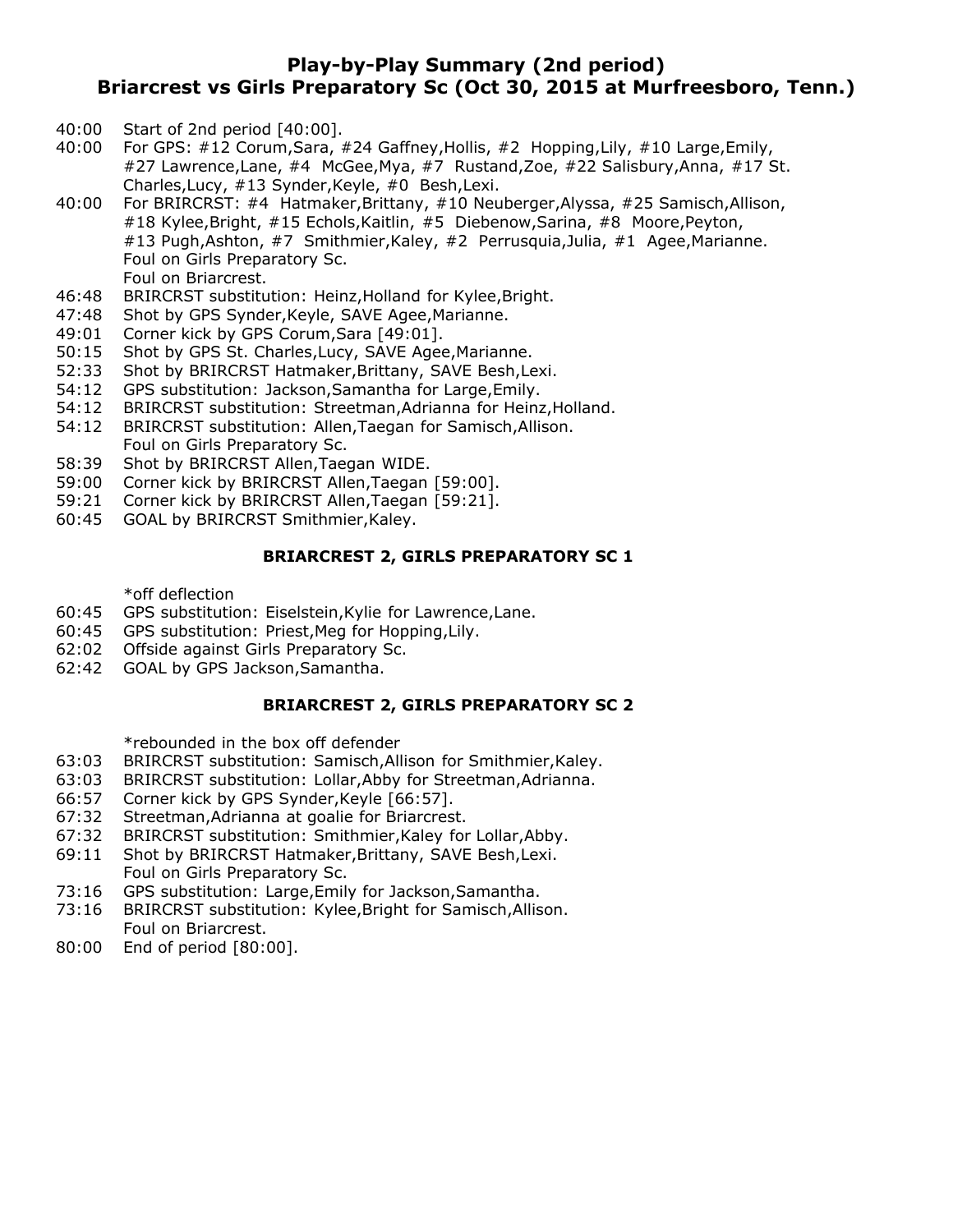# **Play-by-Play Summary (OT period) Briarcrest vs Girls Preparatory Sc (Oct 30, 2015 at Murfreesboro, Tenn.)**

- 80:00 Start of OT period [80:00].
- Foul on Briarcrest.
- 81:53 Shot by GPS Synder, Keyle WIDE LEFT.
- 85:05 BRIRCRST substitution: Samisch,Allison for Kylee,Bright.
- 86:00 GPS substitution: Jackson, Samantha for Eiselstein, Kylie.
- 88:33 GPS substitution: Eiselstein,Kylie for Large,Emily.
- 90:00 End of period [90:00].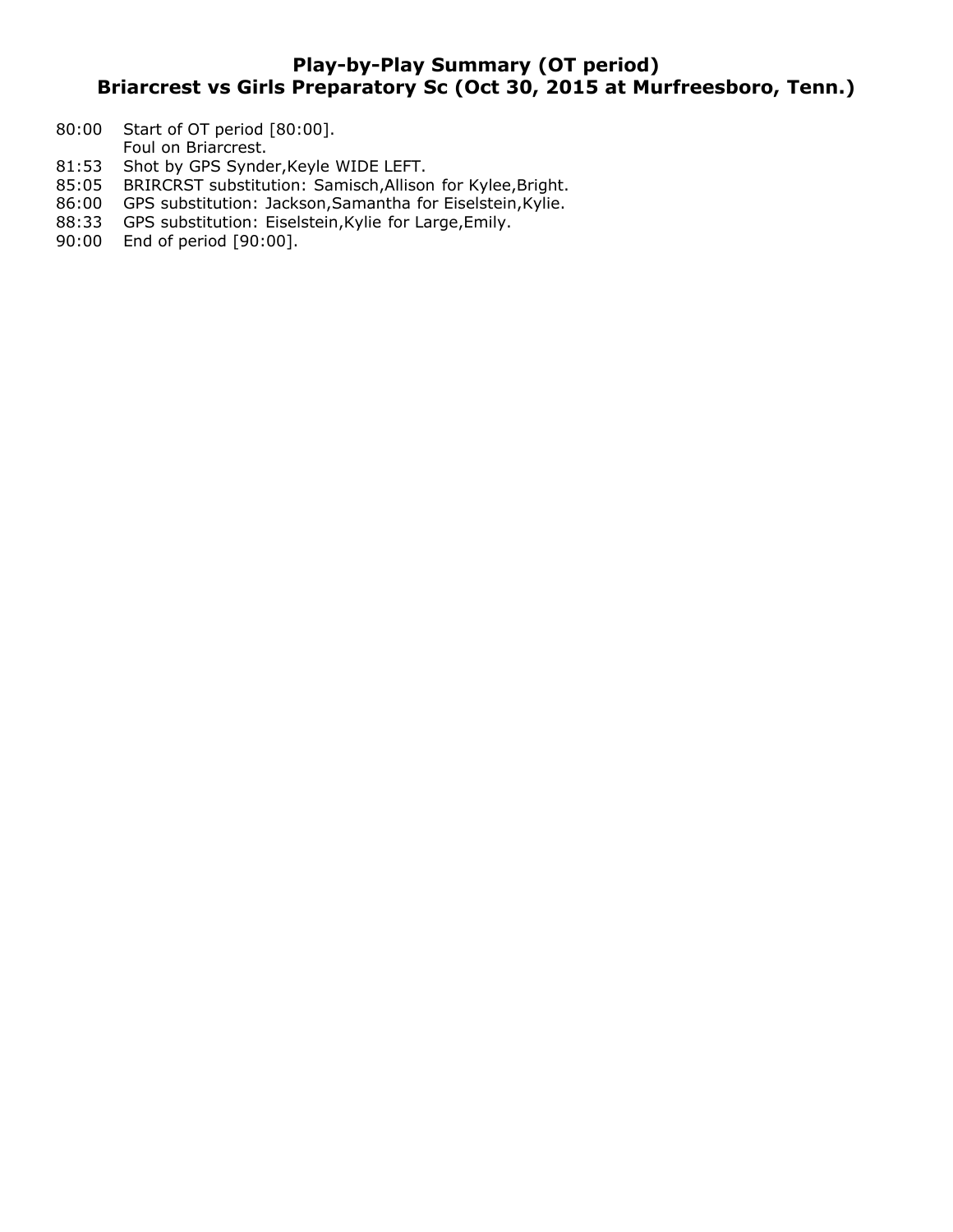## **Play-by-Play Summary (OT2 period) Briarcrest vs Girls Preparatory Sc (Oct 30, 2015 at Murfreesboro, Tenn.)**

- 90:00 Start of OT2 period [90:00].
- 91:57 Corner kick by BRIRCRST Samisch, Allison [91:57].
- 91:58 Header Shot by BRIRCRST Smithmier,Kaley HIGH.
- 96:14 Shot by BRIRCRST Neuberger,Alyssa WIDE RIGHT.
- 96:30 BRIRCRST substitution: Grant,Heinz for Samisch,Allison.
- 97:18 Shot by BRIRCRST Perrusquia, Julia, SAVE Besh, Lexi.
- 98:00 Shot by GPS Synder, Keyle HIGH.
- 98:18 GPS substitution: Priest, Meg for Large, Emily.
- 100:00 End of period [100:00].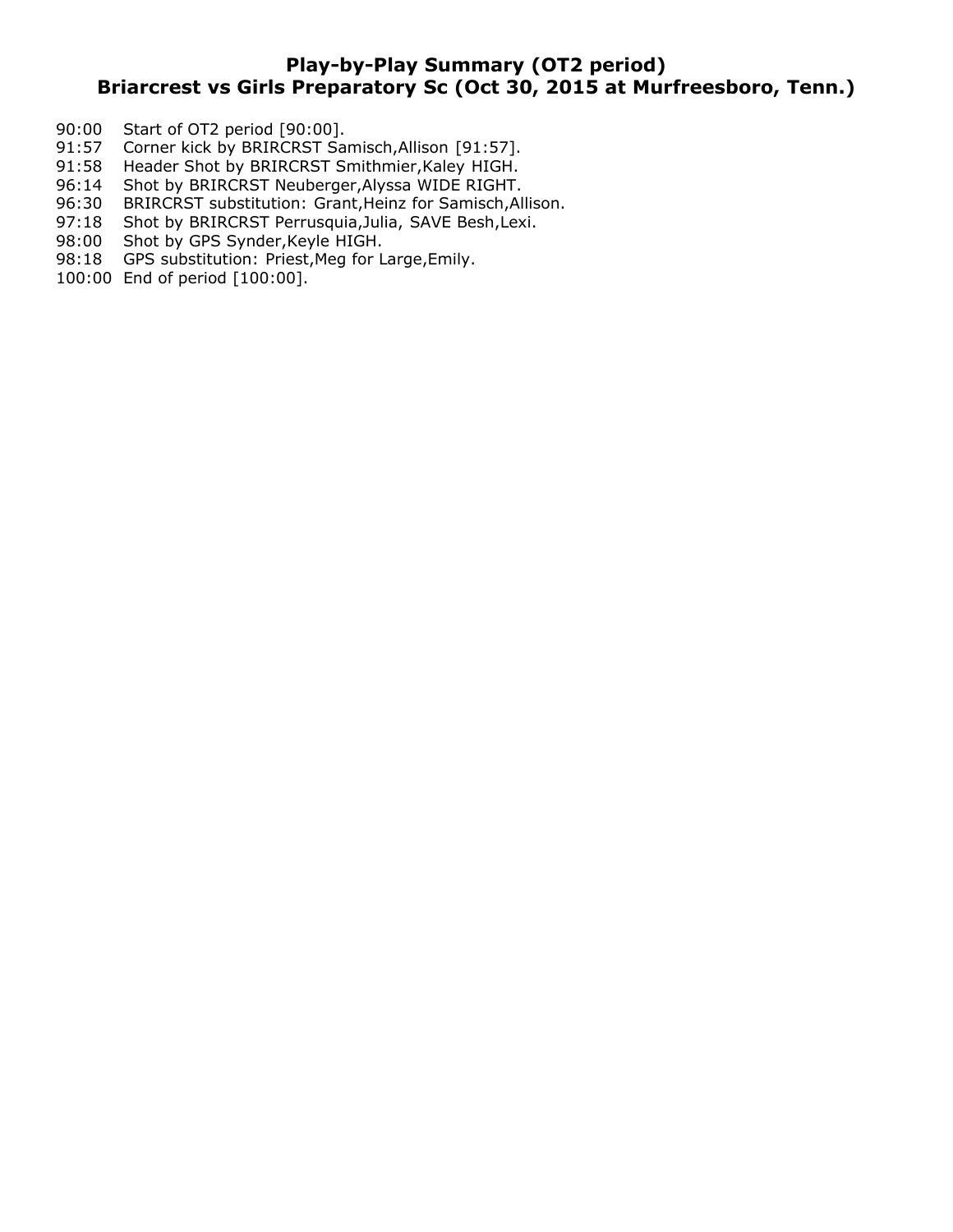# **Play-by-Play Summary (OT3 period) Briarcrest vs Girls Preparatory Sc (Oct 30, 2015 at Murfreesboro, Tenn.)**

- 105:00 Start of OT3 period [105:00].
- Foul on Briarcrest.
- 109:30 Yellow card on BRIRCRST Allen,Taegan.
- 109:30 BRIRCRST substitution: Allen,Taegan for Kylee,Bright.
- 109:35 Shot by GPS Synder,Keyle, SAVE Streetman,Adrianna.
- 110:00 End of period [110:00].